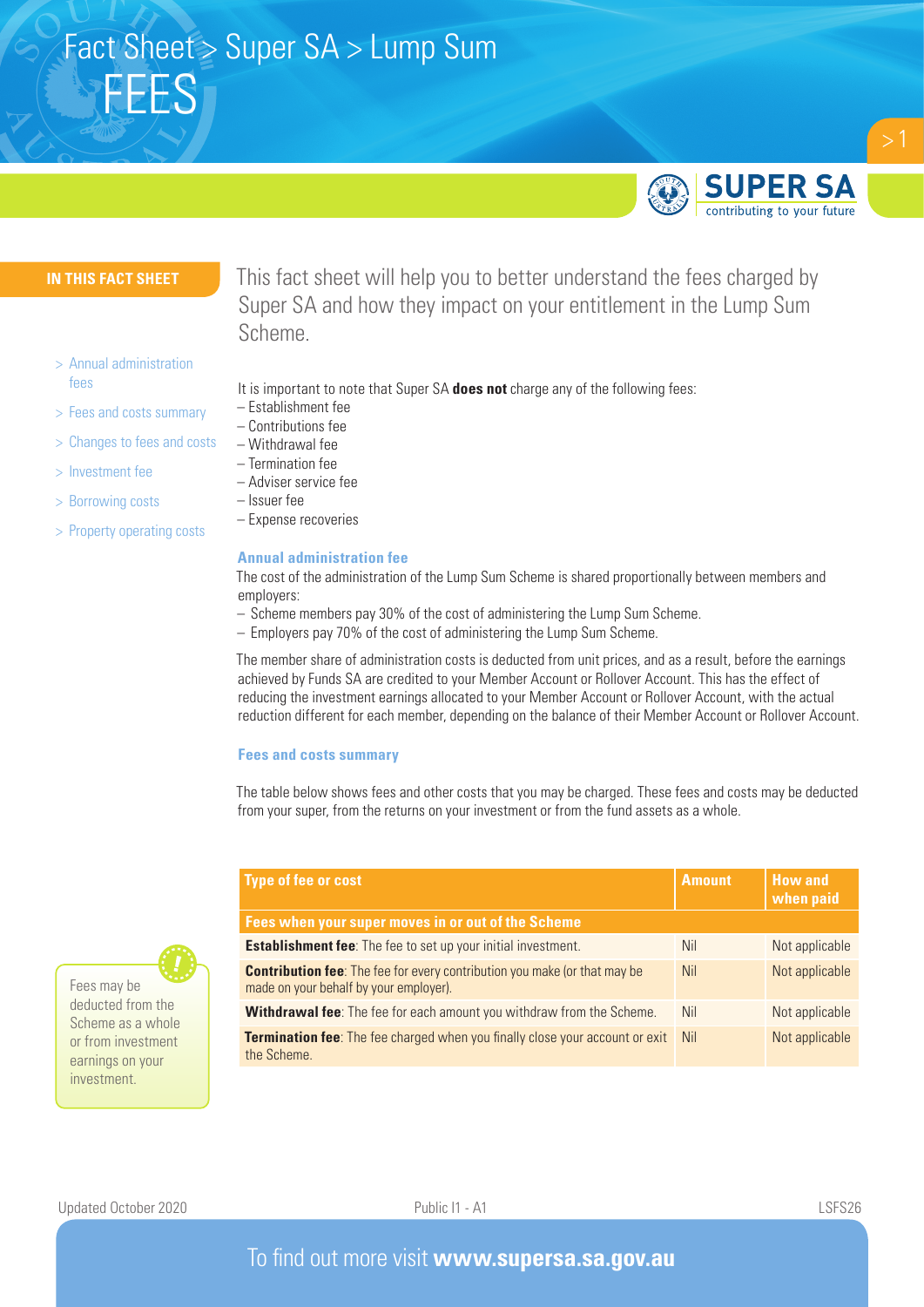

**SUPER SA** contributing to your future

| <b>Management Costs</b>                                                                                                                                                                                                                                                      |  |  |  |  |  |
|------------------------------------------------------------------------------------------------------------------------------------------------------------------------------------------------------------------------------------------------------------------------------|--|--|--|--|--|
| Investment costs are deducted before the<br>declaration of investment unit prices.<br>The unit prices applied to your account are<br>net of any fees charged for the<br>management of investments. No<br>investment management fees are charged<br>directly to your account. |  |  |  |  |  |
| <b>Administration Fee</b>                                                                                                                                                                                                                                                    |  |  |  |  |  |
| The administration fee is deducted from the<br>funds invested with Funds SA before the<br>declaration of unit prices. A notional<br>administration fee is therefore applied to<br>your Member and Rollover Accounts.                                                         |  |  |  |  |  |
| <b>Service Fees</b>                                                                                                                                                                                                                                                          |  |  |  |  |  |
| You need to pay the fee for the second and<br>subsequent switches in a financial year at<br>the time of lodging the switch application<br>form. This can be done by electronic funds                                                                                         |  |  |  |  |  |
| Payable at the time of the request.                                                                                                                                                                                                                                          |  |  |  |  |  |
| Payable at the time of request.<br>If the fee has not been paid within one month<br>of becoming due, the fee may be deducted<br>from the entitlement that has been split.                                                                                                    |  |  |  |  |  |
|                                                                                                                                                                                                                                                                              |  |  |  |  |  |

#### **Changes to fees and costs**

Fees are subject to review.

Payments can be made by electronic funds transfer (EFT). Contact Super SA for more details.

#### **Investment fee**

Funds SA is responsible for managing all Lump Sum Scheme investments. Before the declaration of investment unit prices, Funds SA deducts an investment management fee from each of the investment options. Any unit prices applied to your account are therefore net of any fees charged for the management of investments.

The investment management fees shown in the table on the next page are the estimated fees that were charged in 2019-20. For more information, see the Lump Sum Scheme Product Disclosure Statement (PDS).

**IN T**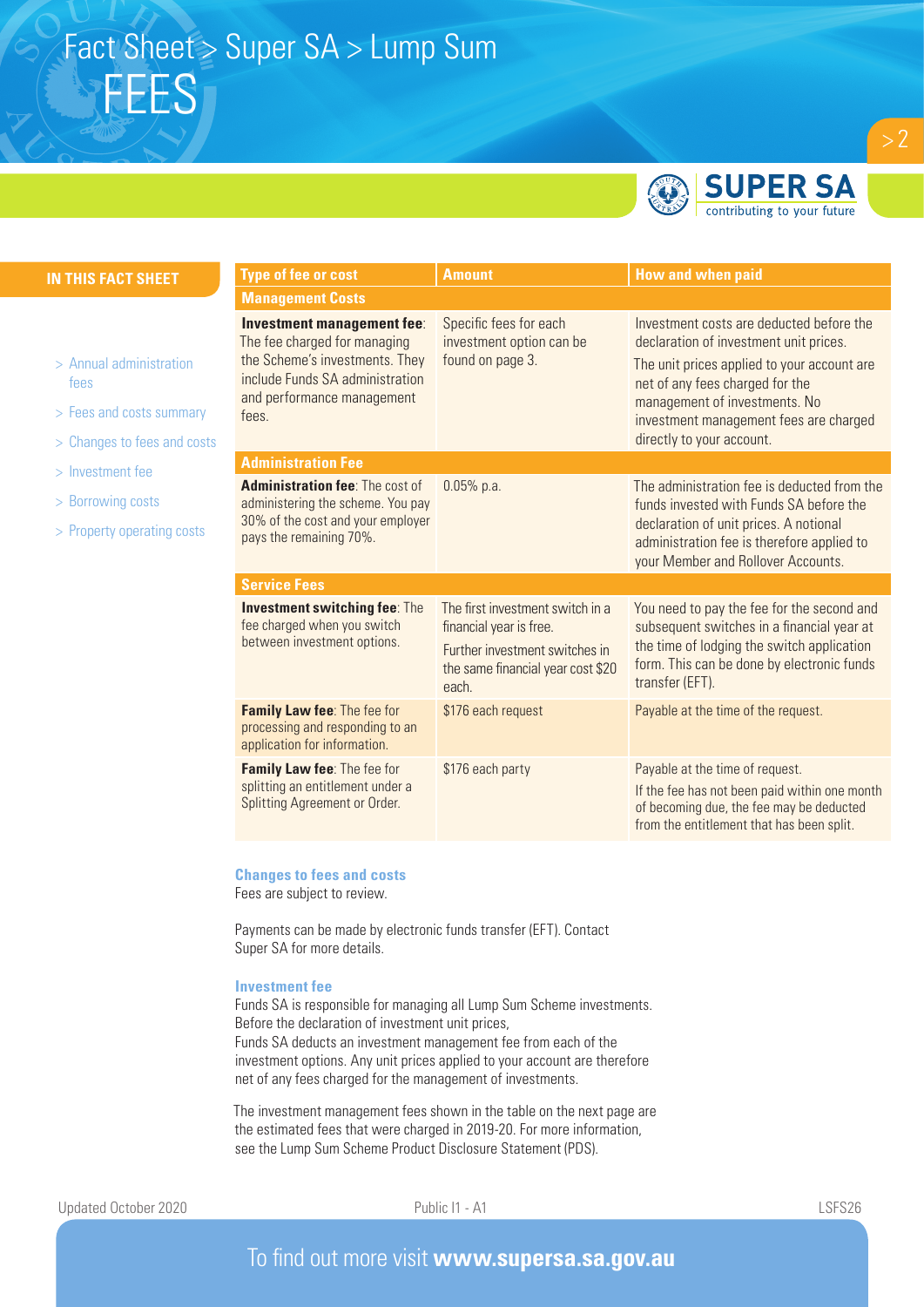

 $> 3$ 

#### **IN THIS FACT SHEET**

- > Annual administration fees
- > Fees and costs summary
- > Changes to fees and costs
- > Investment fee
- > Borrowing costs
- > Property operating costs

| The amount you pay for specific investment options (2019-20) <sup>1,2,3</sup> |                                                                          |                                        |                                                                         |                                                        |                                          |                              |  |  |
|-------------------------------------------------------------------------------|--------------------------------------------------------------------------|----------------------------------------|-------------------------------------------------------------------------|--------------------------------------------------------|------------------------------------------|------------------------------|--|--|
|                                                                               | <b>Investment Fees</b>                                                   |                                        |                                                                         |                                                        |                                          |                              |  |  |
| <b>Investment</b><br>options (Member<br><b>Component</b> )                    | <b>Base</b><br><b>Indirect</b><br><b>Cost Ratio</b><br>(ICR)<br>(% p.a.) | <b>Performance</b><br>fees<br>(% p.a.) | <b>Transaction</b><br>& operating<br><b>costs (T&amp;O)</b><br>(% p.a.) | $ICR +$<br>performance<br>$fees + T&0$<br><b>costs</b> | <b>Administration</b><br>fee<br>(% p.a.) | <b>Total ICR</b><br>(% p.a.) |  |  |
| <b>High Growth</b>                                                            | 0.71                                                                     | 0.08                                   | 0.12                                                                    | 0.91                                                   | 0.05                                     | 0.96                         |  |  |
| Socially Responsible                                                          | 0.82                                                                     | 0.00                                   | 0.14                                                                    | 0.96                                                   | 0.05                                     | 1.01                         |  |  |
| Growth                                                                        | 0.68                                                                     | 0.08                                   | 0.12                                                                    | 0.88                                                   | 0.05                                     | 0.93                         |  |  |
| <b>Balanced</b>                                                               | 0.60                                                                     | 0.07                                   | 0.12                                                                    | 0.79                                                   | 0.05                                     | 0.84                         |  |  |
| Moderate                                                                      | 0.52                                                                     | 0.05                                   | 0.10                                                                    | 0.67                                                   | 0.05                                     | 0.72                         |  |  |
| Conservative                                                                  | 0.42                                                                     | 0.01                                   | 0.08                                                                    | 0.51                                                   | 0.05                                     | 0.56                         |  |  |
| <b>Capital Defensive</b>                                                      | 0.36                                                                     | 0.01                                   | 0.04                                                                    | 0.41                                                   | 0.05                                     | 0.46                         |  |  |
| Cash                                                                          | 0.04                                                                     | 0.00                                   | 0.00                                                                    | 0.04                                                   | 0.05                                     | 0.09                         |  |  |

<sup>1</sup> The ICR represents investment management costs for the 2019-20 year and varies across investment options. Investment costs vary from year to year.<br><sup>2</sup> Borrowing costs and property operating costs are identified separat

<sup>3</sup> Rounding to two decimal points is used where appropriate in the above tables for ease of understanding.

#### **Borrowing costs**

Borrowing costs may arise where money is borrowed by fund managers, for example to purchase an asset, pay for expenses or in the course of borrowing securities. The borrowing costs for the investment options are estimated to range between 0% and 0.09% for each option. These costs are deducted from the assets of the investment option and reflected in the unit price.

#### **Property operating costs**

As part of the ongoing management of property costs, certain expenses are generally incurred throughout

the life of the investment, eg council and water rates, utilities, lease renewal costs and general property management costs. The property operating costs for the investment options are estimated to range between 0% and 0.08% for each option. These costs are deducted from the assets of the investment option and reflected in the unit price.

#### **Other transaction/operating costs**

These transaction/operating costs (not included in any other category of cost) are related to market impact costs and are estimated to range between 0% and 0.12%.

| <b>Investment options</b><br>(Employer Component) | <b>Base ICR</b><br>(% p.a.) | Performance fee <sup>4</sup><br>$(\%$ p.a.) | <b>Transaction and</b><br>operating costs<br>(% p.a.) | <b>Total ICR</b><br>(% p.a.) |
|---------------------------------------------------|-----------------------------|---------------------------------------------|-------------------------------------------------------|------------------------------|
| Defined Benefit<br>High Growth <sup>3</sup>       | 0.85                        | 0.13                                        | 0.12                                                  | 1.10                         |

<sup>3</sup> The investment management costs in the table above are forecasts only and exclude performance fees. 4 Actual performance fees incurred for 2019-20.

### To find out more visit **www.supersa.sa.gov.au**